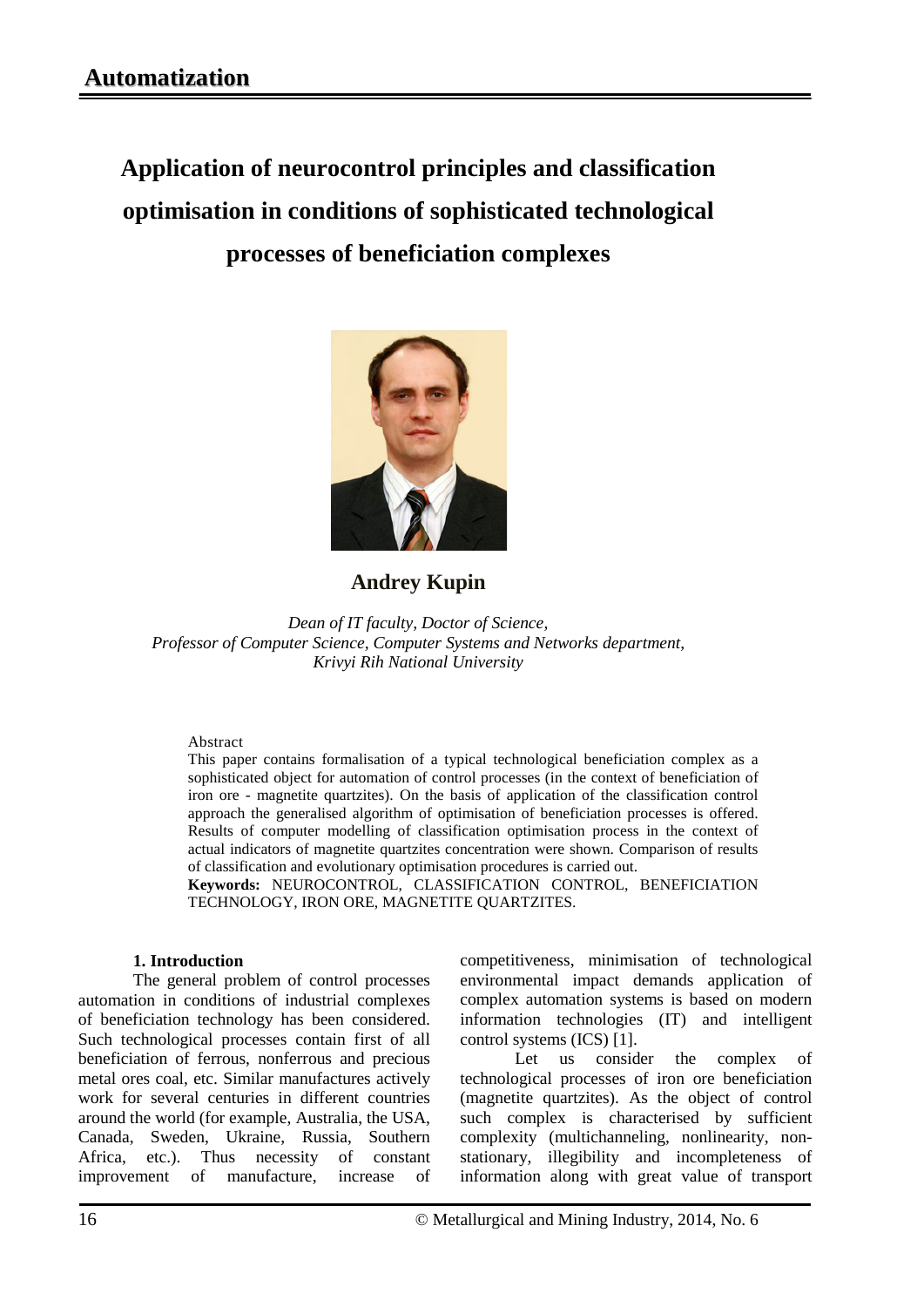delay of output parameters, presence of noise and disturbance, presence of recycles on the majority of stages, etc.) [2]. Taking into account these properties, statement of a problem and potential approaches to their decision such complex can be considered as typical [3].

Works of V.Z. Kozin, O.M. Maryuta, V.O. Ulshin, V.S. Protsuto, V.S. Morkun, I.M. Bogaenko, C.L. Karr, D.A .Stanley, B. Weck, B.J. Scheiner, M.A. Reuter and others are of great importance for the development of intellectual management theory of concentrating technology objects. At the same time, despite of considerable quantity of research and development, existing systems of automation do not always meet modern requirements and do not provide the effective decision of difficult tasks in actual conditions in beneficiation process line.

### **2. Review of existing decisions and task setting**

Taking into account multidimensionality, illegibility and incompleteness of technological information on all levels of control it is necessary to use ICS to support operators' (controllers, technologists and other) decision making and increase their quality [1].

It is known that for the optimal management of beneficiation TP in the conditions of technological line it is necessary to take into account a number of parameters that may be represented as a set of the state vector of the system.

For example

$$
\overline{X} = \left\{ \begin{aligned}\n\overline{\alpha}, \overline{\xi}, \overline{\rho}, \overline{g}, d_0, Q_0, \overline{Q}, \overline{C}, \overline{d}, \overline{P}_m, \overline{B}_m, \overline{B}_k, \overline{B}_s, \overline{\rho}_k, \overline{\rho}_s, \overline{\beta}_{pp}, \\
\overline{\beta}_x, \beta_k, \overline{\gamma}, \gamma_k, \overline{\varepsilon}, \varepsilon_k\n\end{aligned} \right\},
$$
\n(1)

where  $i = 1...N_r$  is a number of industrial variety of ore;  $N_r$  is quantity of industrial varieties;  ${\overline{\alpha}} = {\alpha_i}$ , is estimated raw ore grade;  ${\overline{\xi}} = {\xi_i}$  is specific gravity of every variety of ore;  $\overline{\rho} = {\rho_i}$  is an index or a group of indices that characterize physical and chemical properties of ore (for example, density of corresponding varieties of ore, strength, grindability, etc.);  $\overline{g} = \{g_i\}$  is index that characterizes mineralogical and/or morphological properties of ore (for example, averaged size of magnetite dissemination in ore after varieties);  $d_0$  is averaged ore coarseness before beneficiation;  $Q_0$  is an ore consumption on the first stage of beneficiation;  $j = 1...N_s$  is number of beneficiation stage;  $N_s$  – is quantity of stage;  $\overline{Q} = \{Q_j\}$ , is processing output of each stage;  $\overline{C} = \{C_i\}$  is circulation load;  $\overline{d} = \{d_i\}$  is averaged product coarseness;  $\overline{P}_m = \langle P_{m_j} \rangle$  is a solid content in pulp;  $B_m = \{B_{m_j}\}\, B_k = \{B_{k_j}\}\, B_s = \{B_{s_j}\}\,$  are consumption of water to the mill, classifier and magnetic separation respectively;  $\overline{\rho}_k = \{\rho_{k_j}\}\$  is a pulp density in the process of classification;  $\overline{\rho}_s = \langle \rho_{p_i} \rangle$ is a pulp density before magnetic separation;  ${\overline{\beta}}_{pp} = {\beta}_{pp} {\overline{\beta}} = {\beta}_{j} {\overline{\beta}}$  is an estimated grade in the industrial product;  $\beta_x = \{\beta_{x_j}\}\$ is loss of a commercial component in tails;  $\beta_k$  is a quality of concentrate;  $\overline{\gamma} = \{\gamma_i\}$  is an output of useful component in an industrial product;  $\gamma_k$  is an output of useful component in concentrate;  $\overline{\varepsilon} = {\varepsilon_i}$  is an extraction of useful component in an industrial product;  $\varepsilon_k$  is an extraction of useful component in a concentrate.

It should be noted that indexes as  $\overline{\alpha}$ ,  $\beta$ ,  $\gamma$ ,  $\varepsilon$  can be monitored for a few products (for example, total iron and magnetic, etc.). In addition, the factors  $\overline{\alpha}$ ,  $\overline{\xi}$ ,  $\rho$ ,  $\overline{g}$ ,  $d_0$  of set number (1) originally can be referred to as a priori information. They are determined in technological processes that preceded to beneficiation (ore output in an open-pit, crushing on a crusher) and are not controlled (actually they can be considered as disturbance). Other indices from (1) appear directly in the process of beneficiation and there can be changed of regime or regulated. Monitoring of these factors is carried out, but not always with the necessary discreteness and exactness (especially for qualitative indicators). Taking this into account and (1) we obtain

$$
\overline{X} = \{\overline{U}, \overline{V}, \overline{Y}\} = \begin{cases} \overline{V} = \{\overline{\alpha}, \overline{\xi}, \overline{\rho}, \overline{g}, d_0\} \\ \overline{U} = \{Q_0, \overline{Q}, \overline{C}, \overline{d}, \overline{B}_m(\overline{P}_m), \overline{B}_k(\overline{\rho}_k), \overline{B}_s(\overline{\rho}_s)\} \\ \overline{Y} = \{\overline{\beta}_{pp}, \overline{\beta}_x, \beta_k, \overline{y}, \gamma_k, \overline{\epsilon}, \varepsilon_k\} \end{cases}
$$

(2)

where are accepted  $\overline{V} = \{v_1, v_2, v_3, ..., v_{n_v}\}$  is a vector of input disturbing parameters (input a priori information);  $\overline{U} = \{u_1, u_2, u_3, \dots, u_n\}$  is a control vector (control actions and/or regime parameters);  $\overline{Y} = \{y_1, y_2, y_3, \ldots, y_{n_v}\}$  is a vector of output parameters of the system;  $n_v$ ,  $n_w$ ,  $n_v$  are corresponding amount of factors.

For further application of multidimensional models such as (1)-(2) with usage of artificial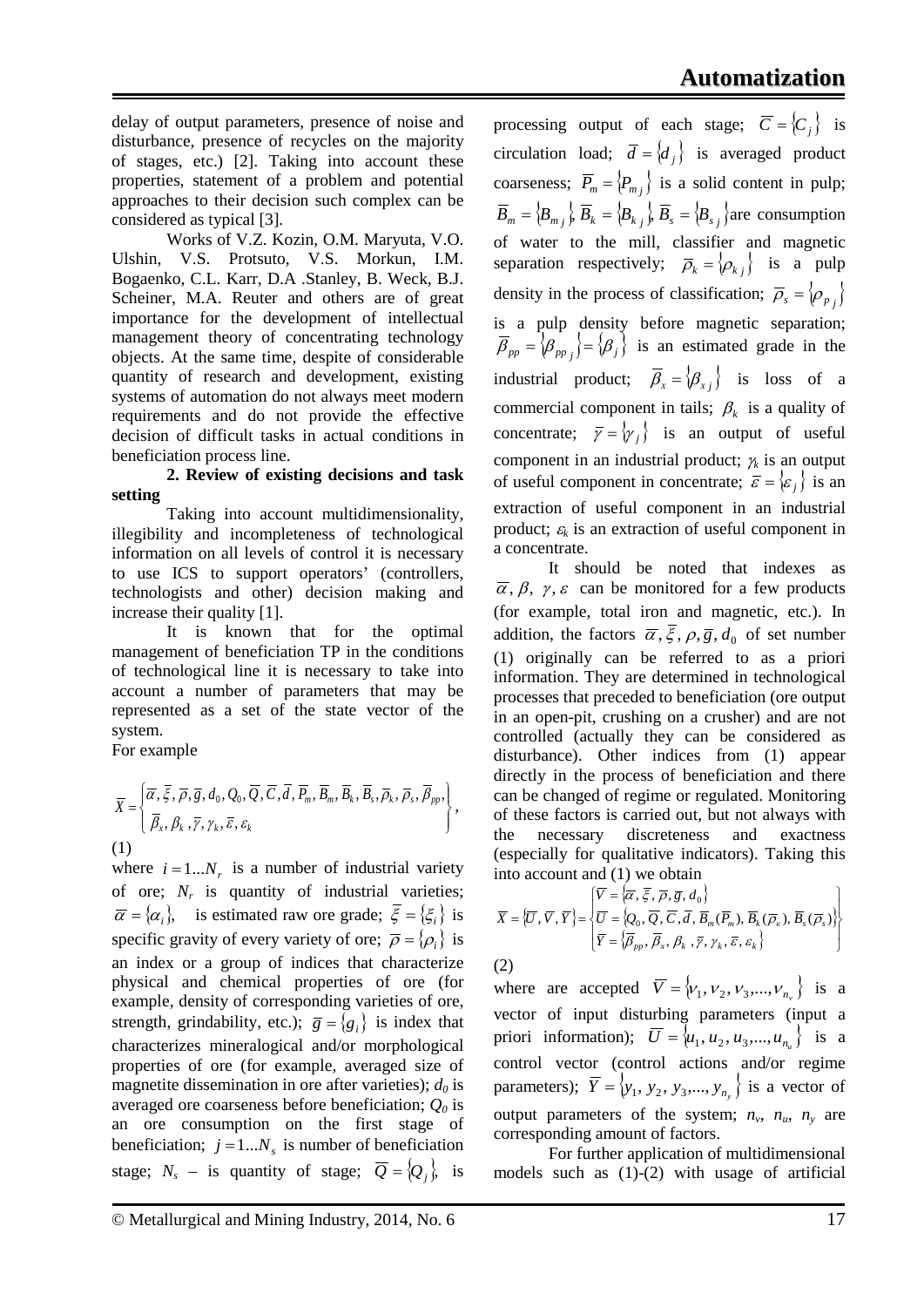intelligence technology a number of typical neural network structures that were examined in researches [1, 4] were offered by the author. The results of tests of such intelligent systems have proved the possibility of their application in the beneficiation of TP. At the same time, to ensure their operation it is necessary to determine the values of settings and / or trends in their paths. Further studies have shown that the determination of the required setting values it is necessary to carry out by combination of the following [5]:

- 1. Classification control, that is founded on the basis of permanent accumulation of technological parameters history database (DB), their grouping on certain signs (clustering) and determination of value of setting for the measure of closeness (similarity) to the current values of vectors: input, output and internal parameters[6, 7].
- 2. Optimal control, which requires the design of general purpose functionality for the system and the application of global optimization methods [3, 8].

The conducted researches and industrial tests [1, 4-5] proved that application of neural networks schemes on the basis of inverse models and neuro emulators as regulators of separate channels of beneficiation of TP has a sufficient dynamics (reasonable time of settings exercise on condition of its presence), the possibility of the proper disturbance rejection at 10% level and operation on the conditions of nonlinear limitations (changes of controller parameters) on the basis of satiation principle. Thus, the task of this work is the verification of possibilities of classification strategy for reliable determination of optimal values of current parameters of TP (in the form of the relevant tasks or setting for controllers), that will provide stable work of local regulators in the above-mentioned terms.

#### **3. Implementation of the intelligent control method using clustering procedures and neural networks classification**

Application of classification approach (also found as "classification or situation control") when creating the intelligent control systems is relatively new direction that appeared on the basis of combination of classic theory of patterns recognition and modern technologies of artificial intelligence (neural networks, fuzzy logic, evolutional methods, etc.) [6]. It is known that on condition of proper application of modern

computing the classification strategy is quite a powerful tool for increasing the ICS performance. For classification algorithm implementation on conditions of beneficiation of TP the approach, which is similar to [7], will be applied. Such categories are known:

1. The alphabet of recognition classes as a set of  $\{X_m^0 | m = 1, M\}$ , (3)

which characterizes *M* functional states of TP, where class  $X_l^0$  characterizes the most desirable (searching) state of TP;

2. Educational matrix as "object-property" that characterizes the state of each ICS as

$$
\left\| y_{m,i}^{(1)} \right\| = \begin{vmatrix} y_{m,1}^{(1)} & y_{m,2}^{(1)} & \dots & y_{m,l}^{(1)} & \dots & y_{m,N}^{(1)} \\ y_{m,1}^{(2)} & y_{m,2}^{(2)} & \dots & y_{m,l}^{(2)} & \dots & y_{m,N}^{(2)} \\ \dots & \dots & \dots & \dots & \dots & \dots \\ y_{m,i}^{(j)} & y_{m,2}^{(j)} & \dots & y_{m,l}^{(j)} & \dots & y_{m,N}^{(j)} \\ \dots & \dots & \dots & \dots & \dots & \dots \\ y_{m,1}^{(n)} & y_{m,2}^{(n)} & \dots & y_{m,l}^{(n)} & \dots & y_{m,N}^{(n)} \end{vmatrix}, i = \overline{1, N}, j = \overline{1, n}
$$

(4)

where *m* is number of the state, and each line is the realization of pattern  $\{y_{m,i}^{(j)} | i = \overline{1,N}\}\;$  matrix column is a training set from the technological DB  ${x_{m,i}^{(j)} | j = \overline{1,n}}$ ; *N*, *n* are amount of recognition features and tests (sample size) respectively.

It is necessary as a result of training to design a subset of space of features  $\Omega$  into classes for recognition with the aim of optimization of the functional state of ICS.

In our case for beneficiation of TP according to (1) space of features is formed on the basis of vector of the system state and for most cases it will include input parameters only. So

 $\Omega: \overline{V} \cup \overline{U} = \{ \overline{\alpha}, \overline{\xi}, \overline{\rho}, \overline{g}, d_0, Q_0, \overline{Q}, \overline{C}, \overline{d}, \overline{P_m}, \overline{\rho}_k, \overline{\rho}_s \}$ (5)

The corresponding values of output indexes (qualitative and quantitative) are determined by comparing the key fields of technological DB.

In some cases, to improve the quality of the classification procedure a variety of advanced features can be used. It is formed by adding a certain amount of output indexes (eg, qualitative indexes of the previous beneficiation stages)

 $\Omega^0$  :  $\{\overline{\alpha}, \overline{\xi}, \overline{\rho}, \overline{g}, d_0, Q_0, \overline{Q}, \overline{C}, \overline{d}, \overline{P}_m, \overline{\rho}_k, \overline{\rho}_s, \overline{\beta}_m, \overline{\beta}_r, \overline{\gamma}, \overline{\epsilon}\}$ (6)

Also it should be noted that it is necessary to normalize the value of all technological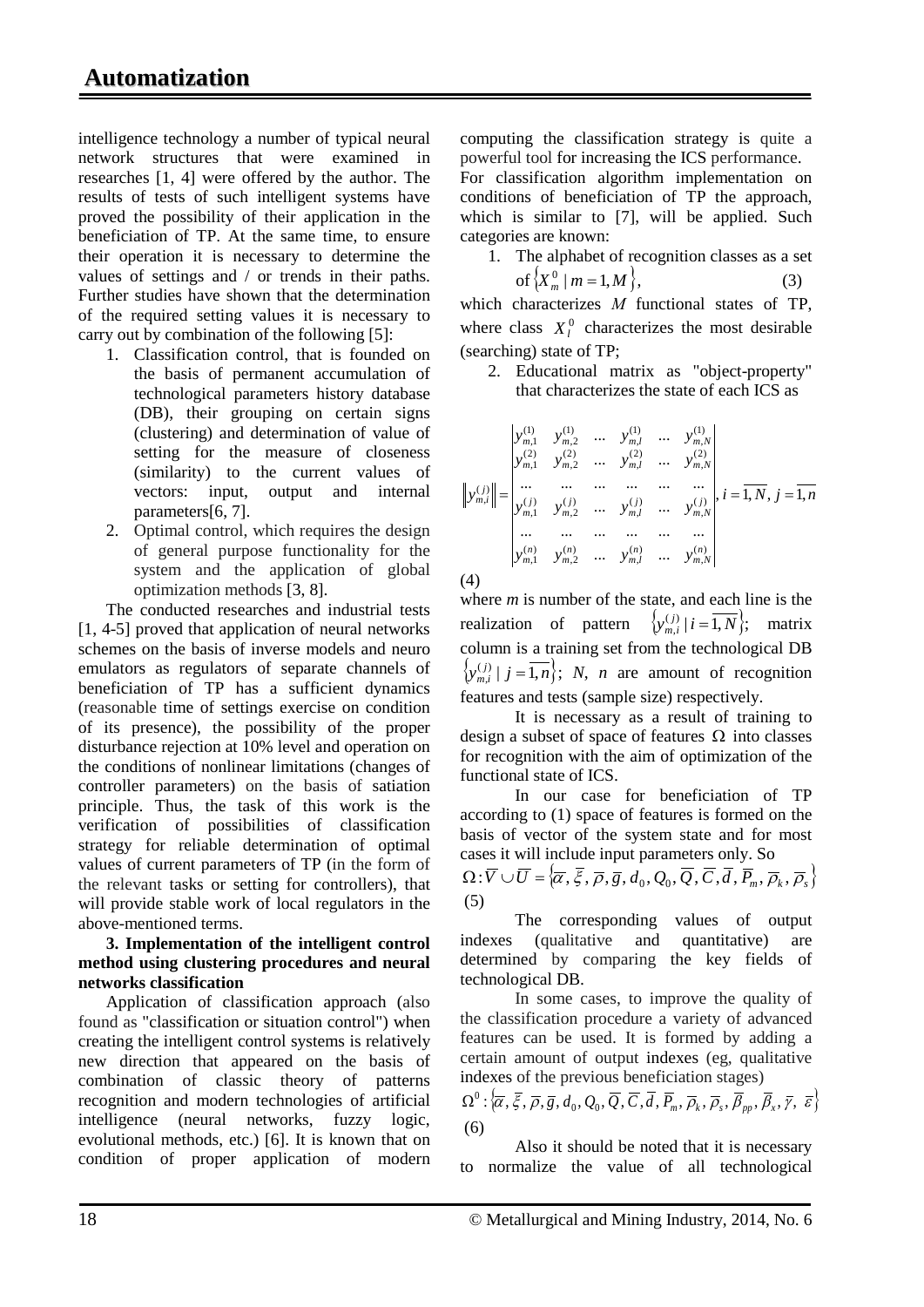parameters before application of classification procedure [1].

On the basis of the above-mentioned task setting the next intelligence classification procedure will have the following.

**Stage 1.** The intelligent classification algorithm starts to work in the case of certain "special situation" (state). Such state is fixed, when the current values of output indexes (qualitative or quantitative of the corresponding stage) on the current *k*-step of operation of  $y_i(k)$  system are significantly different from pre-arranged settings  $y_i^s(k)$ . So any of such terms (or a few simultaneously) are not executed:

$$
\left| y_i(k) - y_i^s(k) \right| \leq \Delta_y \Leftrightarrow \begin{cases} \left| Q_i - Q_i^s \right| \leq \Delta_Q \\ \left| \beta_i - \beta_i^s \right| \leq \Delta_\beta \\ \left| \beta x_i - \beta x_i^s \right| \leq \Delta_{\beta x} \end{cases} \tag{7}
$$

where  $Q_i$ ,  $\beta_i$ ,  $\beta x_i$  are current values of stage productivity, quality of intermediate or end product and useful losses in tails;  $Q_i^s$ ,  $\beta_i^s$ ,  $\beta x_i^s$  are corresponding values of settings; ∆*Q*,∆β,∆β*x* are maximum allowable deviation between the values of settings and corresponding output indexes.

**Stage 2.**The main reason of special situations is disturbance factors that are caused by the permanent variations of qualitative composition and properties of primary raw material [3, 8]. The feature is in the fact that these influences on conditions of modern mine enterprises can not always be accurately measured during TP in real-time. Therefore in most cases the indirect methods of measuring, computing or predicting are applied for this purpose [3, 5].

In our case on conditions of ICS the reverse prediction method with application of inverse models of short-term neural networks predictors will be used [5, 6]. For this purpose on the basis of well-known values of output indexes of  $y_i(k)$  (7), that are obtained in the process of the direct measuring on the *k*-step of system operation of the current stage, the corresponding values of input disturbance on the  $v_i(k-1)$  previous step are predicted. So, an inverse model for the neuroemulator in the form of

$$
v_i(k-1) \approx \hat{v}_i(k-1) = NN^{-1} \begin{pmatrix} y_i(k), y_i(k-1), \dots, y_i(k-l_1), \\ u_i(k), u_i(k-1), \dots, u_i(k-l_2-1), \\ v_i(k), v_i(k-1), \dots, v_i(k-l_2-1) \end{pmatrix}
$$
\n(8)

are used, where in accordance to (1) the set of disturbance influences  $\hat{v}_i(k-1)$ , includes such indexes:  $\overline{V} = {\overline{\alpha}, \overline{\xi}, \overline{\rho}, \overline{g}, d_0}.$  As architecture model in the process of prediction of one-step autoregressive predictors  $NN^{-1}$ . can be applied, it is shown [5, 6].

The other regime or controlled indexes (  $\overline{U} = \{Q_0, \overline{Q}, \overline{C}, \overline{d}, \overline{P_m}, \overline{p_k}, \overline{p_s}\}$  are determined by the direct measuring of appropriate means [8].

**Stage 3.** For implementation of classification procedure it is necessary to form sample data for training (parameterizations) of classifier. Such sample is formed on the basis of records of technological DB that is constantly updated during TP. Therefore to increase speed and quality of classifier training a limited cluster with the amount of  $K_c$  records is taken from technological DB. In the process of ICS operation a neural network classifier is used, that's why a sample size for training can be defined on the basis of recommendations [9]. Thus, taking this into account the cluster size for classification on conditions of TP beneficiation will be  $180 \leq K_c \leq 900$ . If such information is not in technological DB (for example, at the beginning of ICS operation), the classification is impossible.

Selection of the specified amount of cluster elements from technological DB occurs after the nearest neighbor method [10] on the basis of vectors analysis with the minimum value of Hamming radius [7].

$$
\min_{m} \left[ d_m = \sum_{i=1}^{N} \left( x_{m,i} \oplus \lambda_i \right) \right],\tag{9}
$$

where  $x_{m,i}$  is *i*-coordinate of standard (current) vector of the  $x_m$  state from (3);  $\lambda_i$  is *i*-coordinate of arbitrary vector from technological DB, that is a candidate in a cluster.

Thus, as a result of successful procedure of clustering  $K_c$  records (vectors) that after criterion (9) are the nearest (similar) to the current technological situation will be selected to the teaching selection (training cluster). As alternative methods of clustering it is possible to apply the Kohonen's maps or on the principle of К-middle [9, 10].

**Stage 4.** Synthesis and training of classifying neural network. At present time artificial neural networks are among the most effective means for implementation of automatic classification and clustering due to their flexible learning opportunities and generalization properties [6, 9].

To solve the classification problem (3) - (4) a neural network based on multi-layer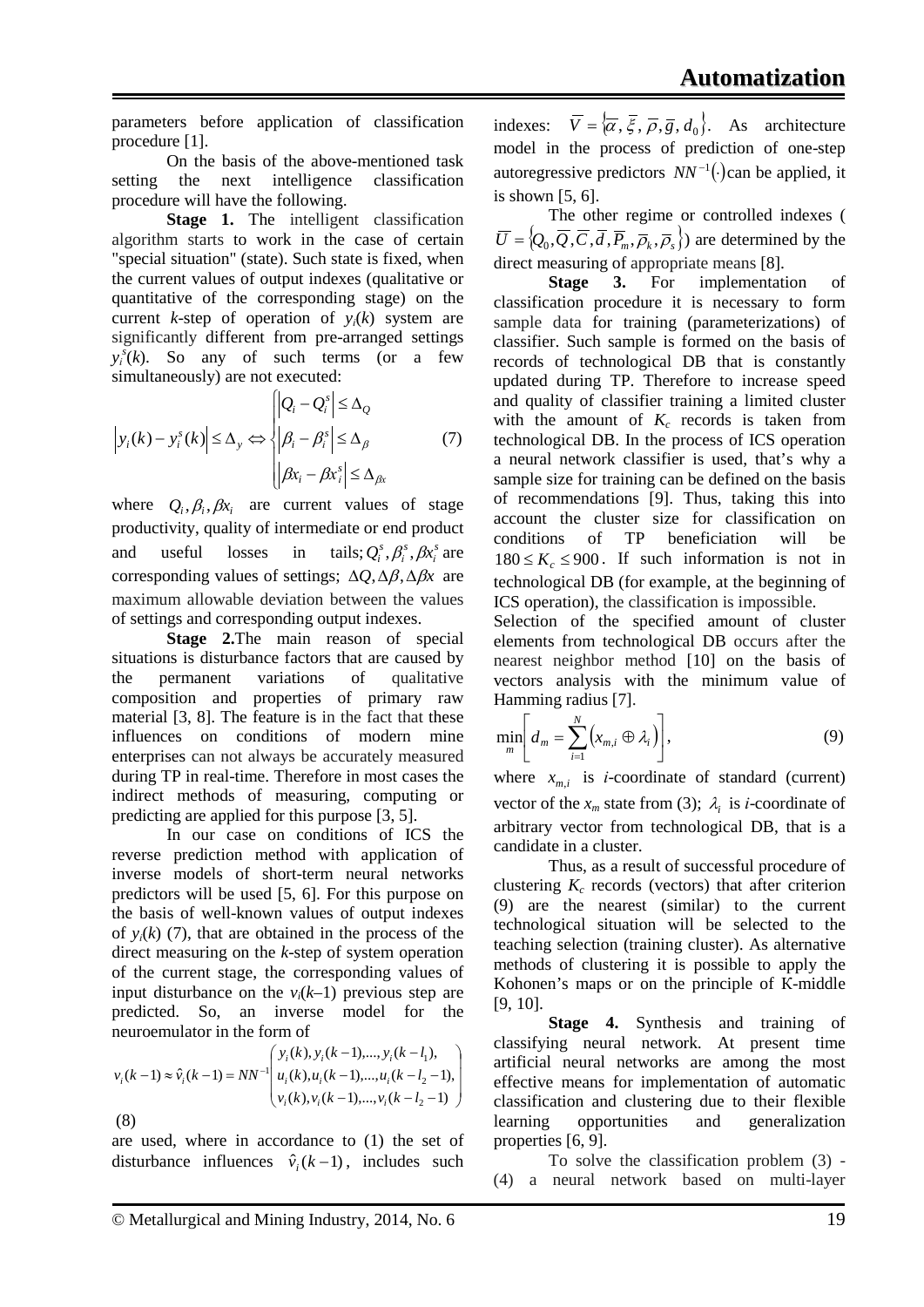perceptron is designed (Fig. 1). The network contains 1-2 hidden layer, the size  $(n_h)$  is determined on the basis of recommendations [9] and chosen empirical at circuit adjusting from the range  $18 \le n_h \le 450$  of neurons in a general amount.

As an algorithm of training one of varieties of back error propagation algorithm is applied in a circuit (Fig. 1). The example of classification for any two classes shows, that the average quadratic error of MSE does not exceed 0,4 abs. (1th class) but 1,2 abs. (2th class). This shows a sufficient quality of classification.

**Stage 5.** The main task during the classification decision (optimizations) of current technological situation is the final choice from the cluster of the best vector  $(X^*)$ , that satisfies the following conditions:

- on input features it mostly answers a current technological situation in a cluster  $X_l^0$  on the basis of (3) - (4);
- on corresponding output indexes from technological DB better than all answers the value of chosen global criterion.

Thus, based on these conditions, we obtain  $X^* = \arg \exp \{ J(y_1(k+1), y_2(k+1), y_3(k+1)) = J(Q, \beta, \beta_x) \}$ 

(10)

where a criterion  $J(Q, \beta, \beta)$  is chosen by the system or operator (technologist, controller), for example.

$$
J(Q, \beta, \beta_x) = \begin{cases} Q \to \max \\ \beta^{\min} \le \beta \le \beta^{\max} \\ \beta_x^{\min} \le \beta_x \le \beta_x^{\max} \end{cases}
$$
 (11)

where *Q* is the productivity on the output of the control stage or section;  $\beta$ ;  $\beta$ <sup>min</sup>;  $\beta$ <sup>max</sup> are content of useful component and corresponding limitations (minimum and maximal);  $\beta_x$ ;  $\beta_x^{\min}$ ;  $\beta_x^{\max}$  are losses of useful component in tails and corresponding limitations.

The value of expression of basic (first) local criterion in expression (11) can be changed in the process of ICS operation on marginal principle. For example,  $Q \rightarrow \max$ ,  $\beta \rightarrow \max$ ,  $\beta$ <sub>x</sub>  $\rightarrow \min$  at limitation on other local criteria. Thus, the ideal class formed on the bases of (3) (4) and (11) will be as follows

$$
X_l^0: \left| y_{m,l}^{(j)} \right| = \left\{ Q^{\max}; \beta^{\max}; \beta_x^{\min} \right\},\tag{12}
$$

where  $Q^{\text{max}}$  is a maximal value of the outcoming productivity in the cluster.

Taking this into account the distributive function from a current class  $S(X_m^0)$ , that is analysed in the process of classification, will take the following form:

$$
S(X_m^0) = \begin{cases} 1(\text{true}), & \text{if } \left| \frac{y_{m,l}^{(j)} - y_{m,i}^{(j)}}{y_{m,l}^{(j)}} \right| < \delta_{Ki} \\ 0 & \text{otherwise.} \end{cases} \tag{13}
$$

where  $\{\delta_{K_i} | i = \overline{1, N}\}\$  are limits of the acceptance tolerance fields on the normalized characteristics of recognition.

After substitution (12) into (13) we will obtain

$$
S(X_m^0) = \begin{cases} 1, & \left| \frac{Q^{\max} - Q}{Q^{\max}} \right| < \delta_Q \end{cases} \wedge \left| \frac{\beta^{\max} - \beta}{\beta^{\max}} \right| < \delta_\beta \right] \wedge \left| \frac{\beta^{\min}_X - \beta_X}{\beta^{\min}_X} \right| < \delta_{\beta_X} \right]
$$

(14)

where  $\delta_{\rho}, \delta_{\beta}, \delta_{\beta_{\nu}}$  are normalized limits of the acceptance tolerance fields on the corresponding characteristics of recognition (productivity, quality, losses);  $\land$  is a logic operation of conjunction.

Functions (13) - (14) accept only two logical values: 1 (true), if a current class belongs (near) to ideal  $(12)$  or 0 (false) - in opposite case (a technological situation is far from ideal).

**Stage 6.** The final decision about the suitability (or unsuitability) of classification results. .For successful implementation of procedure of the automated neural network classification the following conditions are to be executed:

- a cluster for parametrization (training) of classifying neural network must contain no less than  $K_c$ -vectors from technological DB:
- at implementation of previous condition it is necessary to check the quality of classification on the basis of value calculation of maximal measure of the acceptance tolerance fields on the normalized characteristics of recognition  $\{\delta_{K i} | i = \overline{1, N}\}\,$ , given (4) and tolerated forecast error  $\varepsilon_f$ , that according to [7] are defined

$$
\begin{cases}\n\max_{i} \left[ \delta_{K_{i}} \right] \leq \delta_{K} \\
\varepsilon_{f} = \left| y(X^{*}) - y(X_{i}^{0}) \right| \leq \varepsilon_{f} \n\end{cases} (15)
$$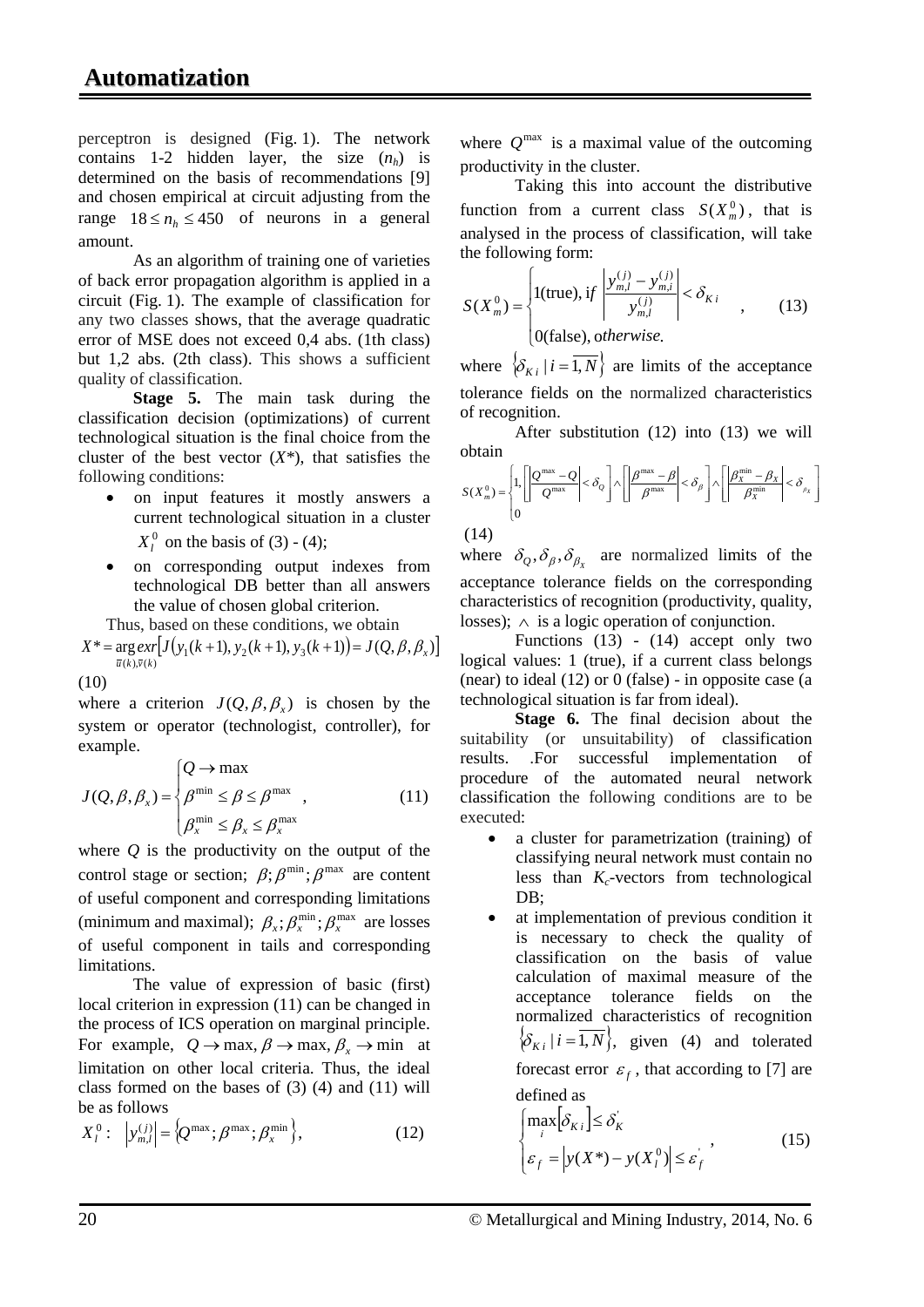where  $\delta_K$ ,  $\varepsilon_f$  are acceptable value of tolerance fields and forecast error accordingly, and all arguments are normalized.

finally checked whether the resulting classification decision *Х\** satisfies global criterion of the type (11), especially after limitations (second and third local criteria).

If all marked requirements are executed, then a final decision about success of classification procedure (returning of a 0 code is successful) is accepted. Otherwise, the classification is impossible or fail (returns the error code different from 0).

**Stage 7.** In the case of successful algorithm classification the class that is the nearest to ideal development of technological situation on a global criterion (11) is chosen as a decision.

### **4. Computer modelling of the decisionmaking process using intelligent procedures of clustering and classification**

Let us consider the computer model of operation of decision-making classification algorithm as a part of ICS through the example of one stage of TP beneficiation. For this purpose sample statistics indexes of the second stage operation in the conditions of section No14 of the second factory of the South beneficiation complex (Kryvyi Rih, Ukraine) [5] will be applied. All factors are divided into three groups:

- 1. Disturbance is input indexes that are not subjected to adjusting on the current (second) stage (outgoing for the previous first stage); influences
- 2. Control influence and regime indexes that can be changed or regulated on the current stage;
- 3. Output indexes, that can be optimized in ICS on the current stage in accordance with criteria as  $(11)$ .

Thus, on the first step according to the abovementioned algorithm the selection of cluster elements by their degree of similarity (proximity) to the current technological situation on the basis of criterion (9) is carried out. As a key selection fields the value of indexes of group 3 (  $|y_{m,l}^{(j)}| = \left\langle Q^{\max}; \beta^{\max}; \beta_X^{\min} \right\rangle$  have been applied.

Other values have been made by the indexes of the first two groups of the state vector. Total volume of mentioned cluster taking into account technological requirements was  $K_c = 250$  records.

For classification process automation the multilayered neural network of direct distribution (Fig. 1), realized in the software environment of Neuro Solutions neuroemulator is used. On the basis of sample data from the cluster the training (parametrization) of this neural network is carried out.



**Figure 1.** A Structure of neural network realization (3: 10: 1) for classification procedure



**Figure 2.** A progress report on the parametrization of classification process



**Figure 3.** A report about the amount of the recognized classes in the classification process

For the reduction in the number of recognized classes in the classification process it is necessary to choose rationally the corresponding values of the tolerance fields. This can be done by varying the values of tolerance and further research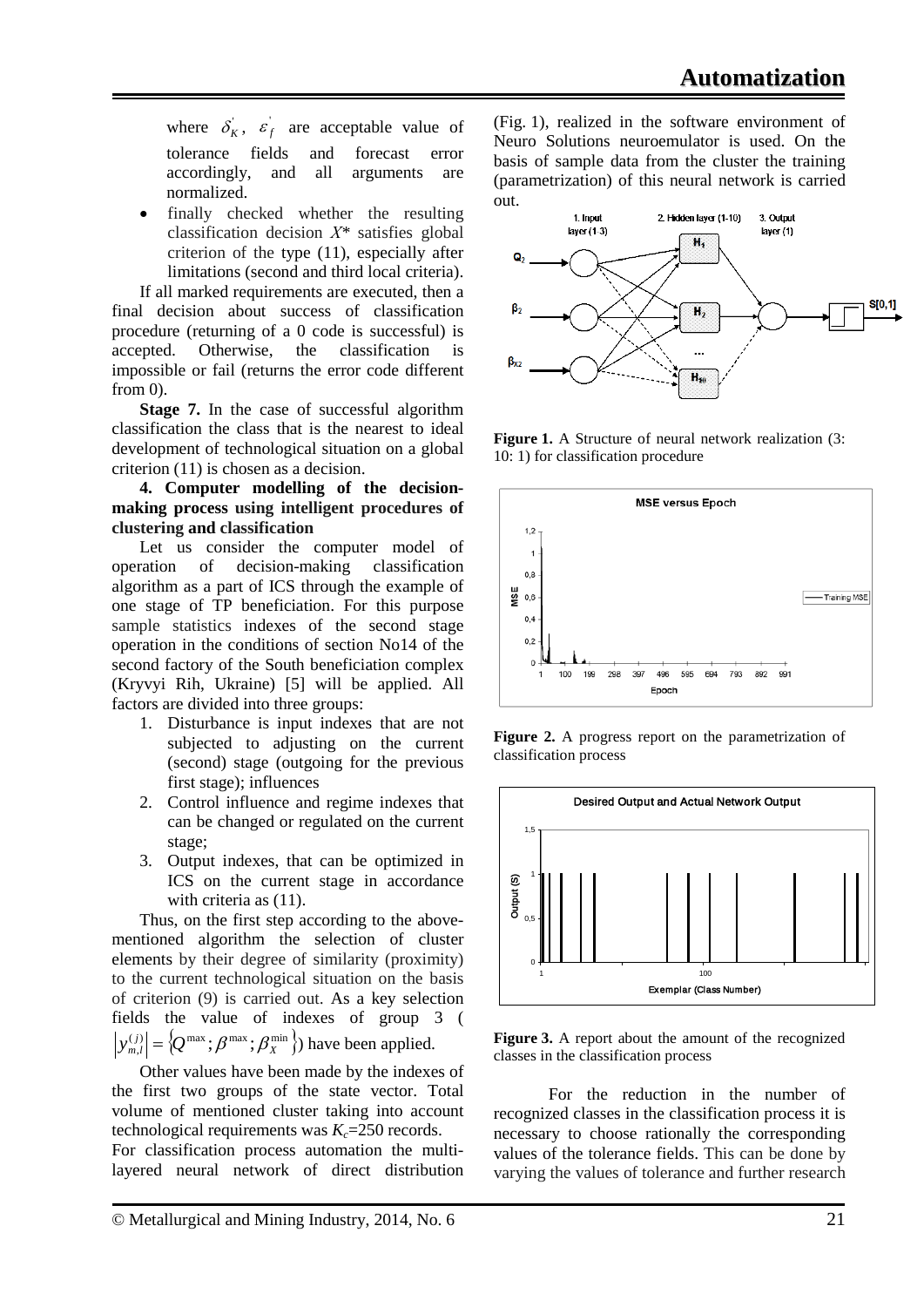(Fig. 3-4). As noticeable from Fig. 4 the amount of classes, that is recognized linearly, depends on the values of tolerance. A linear trend that is obtained on the basis of application of least squares method has shown it [10]. Thus about high enough

authenticity of approximation a value to the coefficient of determination is  $R^2 = 97\%$ . In this case, the coefficient of determination  $R^2 = 97\%$ gives a rather high reliability of approximation.



**Figure 4**. Dependence of values of the tolerance fields on the amount of the recognized classes in the classification process

| Index (Input/ Output)                   | $S=0$       | $S=1$       |
|-----------------------------------------|-------------|-------------|
| 1. MSE (Normalized Mean Square Error)   | 1.49245E-10 | 3.78047E-07 |
| 2. NMSE (Mean Square Error)             | 8.6783E-06  | 7.66892E-06 |
| 3. MAE (Mean Absolute Error)            | 9.21927E-06 | 0.000205495 |
| 4. Min Abs Error                        | 7.36317E-08 | 1.70942E-07 |
| 5. Max Abs Error                        | 5.31987E-05 | 0.006554622 |
| 6. r (coefficient of correlation)       | 0.96787     | 0.97284     |
| 7. S=0 (improper classes)               | 237         | $\Omega$    |
| 8. S=1 (classes are close to the ideal) | $\theta$    | 13          |

**Table 1**. Resulting indexes of neural networks classification adequacy

Analysis of results of intelligent classification (Fig. 2-4) and Table 1 indicates the sufficient quality of such procedure. So, when changing the normalized averaged tolerance fields within 4-4.5% it is possible to choose with sufficient adequacy from 1 to 13 vectors with potentially quasioptimal settings that approximate to the ideal model. In this case, based on application of empiric linear dependence trend quality of such classification can be considerably improved and brought to 1-3 standards. Speed of matching at circuit parameterization (Fig. 2) allows to apply given approach in real time.

To compare the operation efficiency of the classification control and global optimization computer simulation under identical conditions has been carried out. Comparative results of simulation are shown in Fig. 5 In the process of comparison for global optimization genetic algorithm (GA) has been used.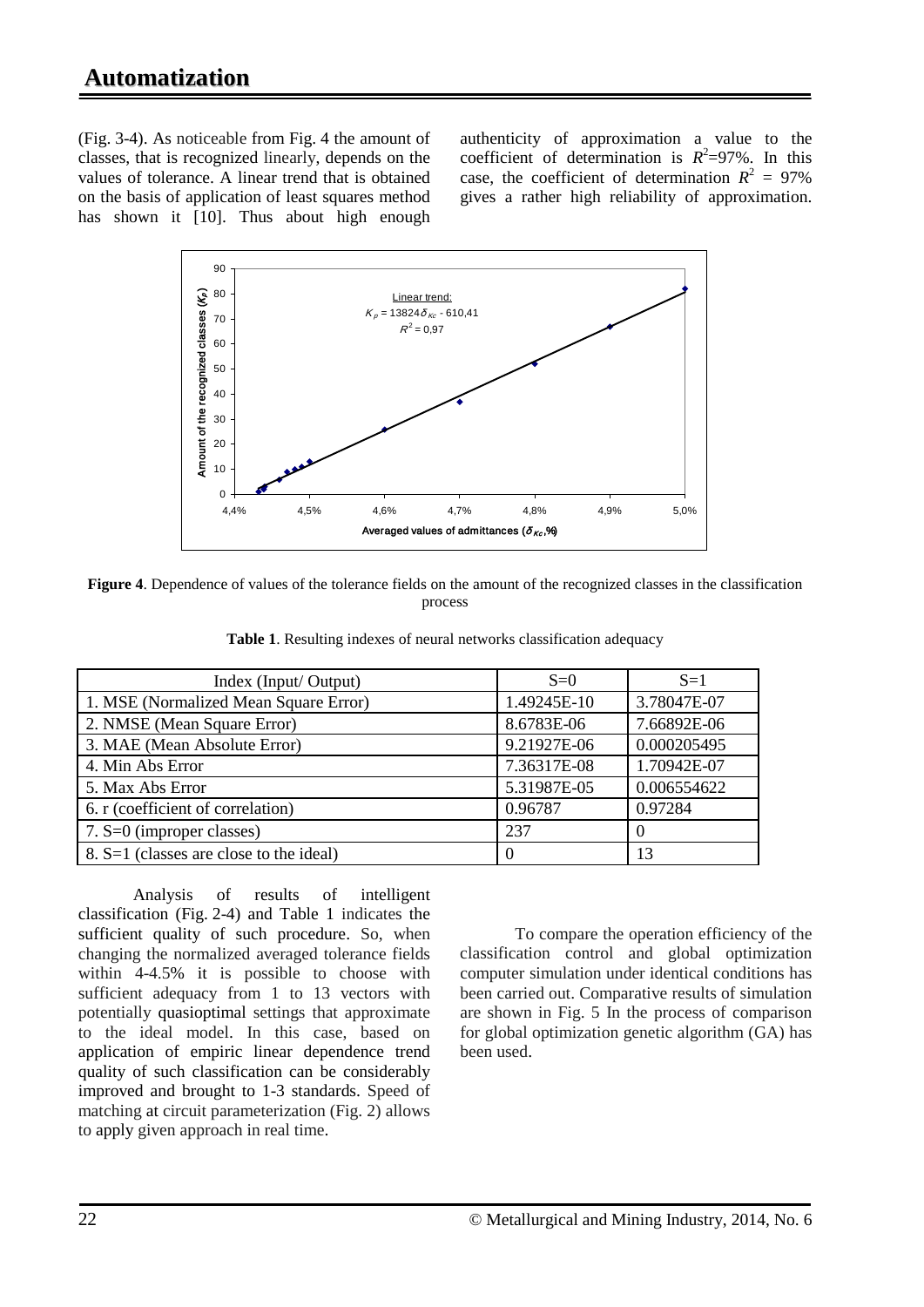

**Figure 5.** Comparative analysis of results of classification and evolutional optimization (1 is a classification decision; 2 is an optimization decision with application of GA)

The analysis of comparative results of dependences (Fig. 5) testifies to their satisfactory convergence. As expected, genetic optimization gives more accurate results of computing. On the other hand, classification approach has higher match speed. Thus, both methods have shown the ability to determine the required settings both for certain stages of TP beneficiation and for a few stages simultaneously. Depending on the amount and quality of a priori information in a technological database at the current time application of certain method may be appropriate. Therefore rational combination and application of two alternative strategies (classification control and global optimization) as apart of ICS is appropriate and ground.

## **5. Conclusions**

Intelligent classification using multilayer neural networks and the previous cluster sampling of the training selection, while ensuring the proper amount of cluster elements allows to define the setting vector and predict necessary indicators of TP beneficiation with sufficient accuracy that according to ratio error does not exceed the average normalized tolerance field within 4-4.5 %.

The results of computer modelling and industrial tests have proved that developed algorithms and neurocontrol principles using automated intelligent classification, evolutionary optimization methods (GA) can be applied for practical realization of hierarchical ICS in complex multi-stage TP for determination of necessary values of settings.

# **References**

- 1. Kupin, A. I. Intellectual identification and controls in the conditions of processes of concentrating technology. The monography. Kyiv, Korneychuk's Publishing house, 2008.
- 2. Scheiner, B. J., Stanley, D. A., Karr, C. L. Emerging computer techniques in the minerals industry. Littleton, CO, Society for Mining, Metallurgy, and Exploration, Inc., 1993.
- 3. Maryuta, A. N., Kochura, E. V. Economicmathematical methods of optimum control of the enterprises. Dnepropetrovsk, Science and education, 2002.
- 4. Kupin, A. I. Neural identification of technological process of iron ore beneficiation.– Proceedings of 4th IEEE Workshop on Intelligent Data Acquisition and Advanced Computing Systems<br>Technology and Applications Technology and Applications (IDAACS'2007). Dortmund, Germany, 2007, p.p. 225–227.
- 5. Kupin, A. I. Industrial tests of intellectual technology automated neurocontrol concentrating process of magnetite quartzites in the conditions of uncertainty: The report on research work No0109U005385. Kryvyi Rih Technical University, Kryvyi Rih, 2009.
- 6. Scheiner, B. J., Stanley, D. A., Karr, C. L. (1989). Control of liquid level via learning classifier system. *Proceedings of The Applications of Artificial Intelligence VII Conference*, No1095, p.p. 78-85.
- 7. Krasnopoyasovsky А. S. Information synthesis of intellectual control systems. The monograph. Sumy: Publishing house SumSU, 2004.
- 8. Morkun, V. S., Morkun N. V., Pikilnyak, A. V. (2014). Iron ore flotation process control and optimization using high-energy ultrasound. *Metallurgical and Mining Industry,* No2, p.p.36-42.
- 9. Bishop, C. M. Neural Networks for Pattern Recognition. Oxford University Press, 1995.